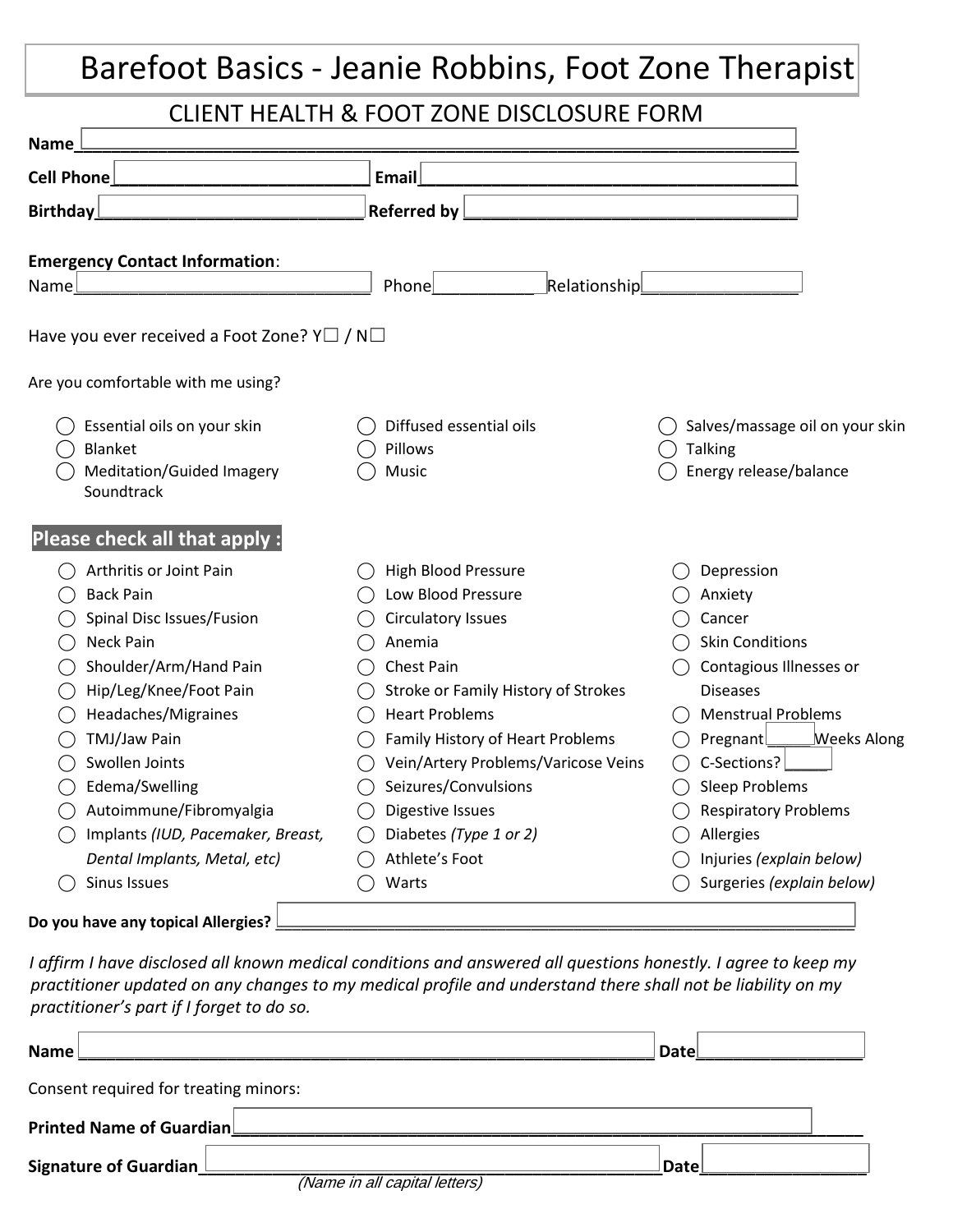### Barefoot Basics - Jeanie Robbins, Foot Zone Therapist

| Foot Zone Policies, Procedures, and Consent                                                                                                                                                                                        |
|------------------------------------------------------------------------------------------------------------------------------------------------------------------------------------------------------------------------------------|
|                                                                                                                                                                                                                                    |
| , the undersigned, give my consent to receive a<br>I,                                                                                                                                                                              |
| foot zone from, Jeanie Robbins, a Certified Foot Zone Practitioner and member of the Utah Foot Zone                                                                                                                                |
| Association, and understand that all information provided is confidential. Initials:                                                                                                                                               |
| I understand I need to come with clean/washed feet. (Wipes will be available for use if needed.)                                                                                                                                   |
| I understand a foot zone can start a cleansing process within my body and that I need to increase my water intake over                                                                                                             |
| the next 24-48 hours) to assist my body in this cleanse and to avoid feeling ill.                                                                                                                                                  |
| I understand that the Scope of Practice for Foot Zone Practitioners is working the foot (which by definition includes                                                                                                              |
| the ankle)                                                                                                                                                                                                                         |
| I understand a foot zone should not be considered as a substitute for medical examinations, diagnosis, or treatment and<br>that I should see a qualified healthcare provider for any medical or mental issue for which I am aware. |
| Using a scale of 1-10, I understand that for best results the point of pressure my practitioner needs to use will be between                                                                                                       |
| a 5-7. It is my responsibility to inform my practitioner about the pressure and/or comfort level of my session (to include                                                                                                         |
| temperature) or if there is any pain or discomfort so that she can adjust pressure.                                                                                                                                                |
| I understand a foot zone practitioner is not qualified to diagnose, prescribe, prognosticate, or treat for any mental,                                                                                                             |
| emotional, or physical conditions, symptoms, or illnesses and nothing said during any session should be considered as such, as                                                                                                     |
| that would be illegal.                                                                                                                                                                                                             |
| I understand it is my responsibility to share any pertinent medical information that affects my mental, emotional, and                                                                                                             |
| physical health as it relates to foot zoning. I maintain the responsibility to consult with my medical doctor concerning any                                                                                                       |
| medications, treatments, or procedures that concern my health now and in the future. I understand I am fully responsible for my                                                                                                    |
| health and for making information available to my foot zone practitioner and my doctor.                                                                                                                                            |
| Because foot zoning can be contraindicated under certain medical conditions, I affirm I have disclosed all known medical                                                                                                           |
| conditions and answered all questions honestly, both verbally and written. I agree to keep my practitioner updated on any                                                                                                          |
| changes to my medical profile and understand there shall not be liability on my practitioner's part if I forget to do so.                                                                                                          |
| At any time, a practitioner has the right to refuse service for any reason.                                                                                                                                                        |
| I respect the time allotted for each session I schedule and do not exceed that time frame. I understand that if I do not                                                                                                           |
| call to cancel within 24 hours or do not show up to a scheduled appointment, I will be charged a \$30 fee unless other                                                                                                             |
| arrangements are made. Appointments that are missed and rescheduled more than twice will incur \$30 fee.                                                                                                                           |
| Covid 19 no cancellation fee will be charged for a canceled or rescheduled appointment due to Covid concerns.                                                                                                                      |
| I understand that I may or may not be given a homework assignment. It is up to me to follow through with the                                                                                                                       |
| assignment if I choose to. The assignment is merely a suggestion and not mandatory.                                                                                                                                                |
| I understand my responsibilities and commitments with Barefoot Basics and Jeanie Robbins and agree to abide                                                                                                                        |
| by the terms and conditions outlined in these policies, procedures, and consent.                                                                                                                                                   |
|                                                                                                                                                                                                                                    |
| Signature<br><b>Print Name</b><br>(Name in all capital letters)                                                                                                                                                                    |

Printed Name of Guardian \_\_\_\_\_\_\_\_\_\_\_\_\_\_\_\_\_\_\_\_\_\_\_\_\_Signature of Guardian \_\_\_\_\_\_\_\_\_\_\_\_\_\_\_\_\_\_\_\_\_ (Name in all capital letters)